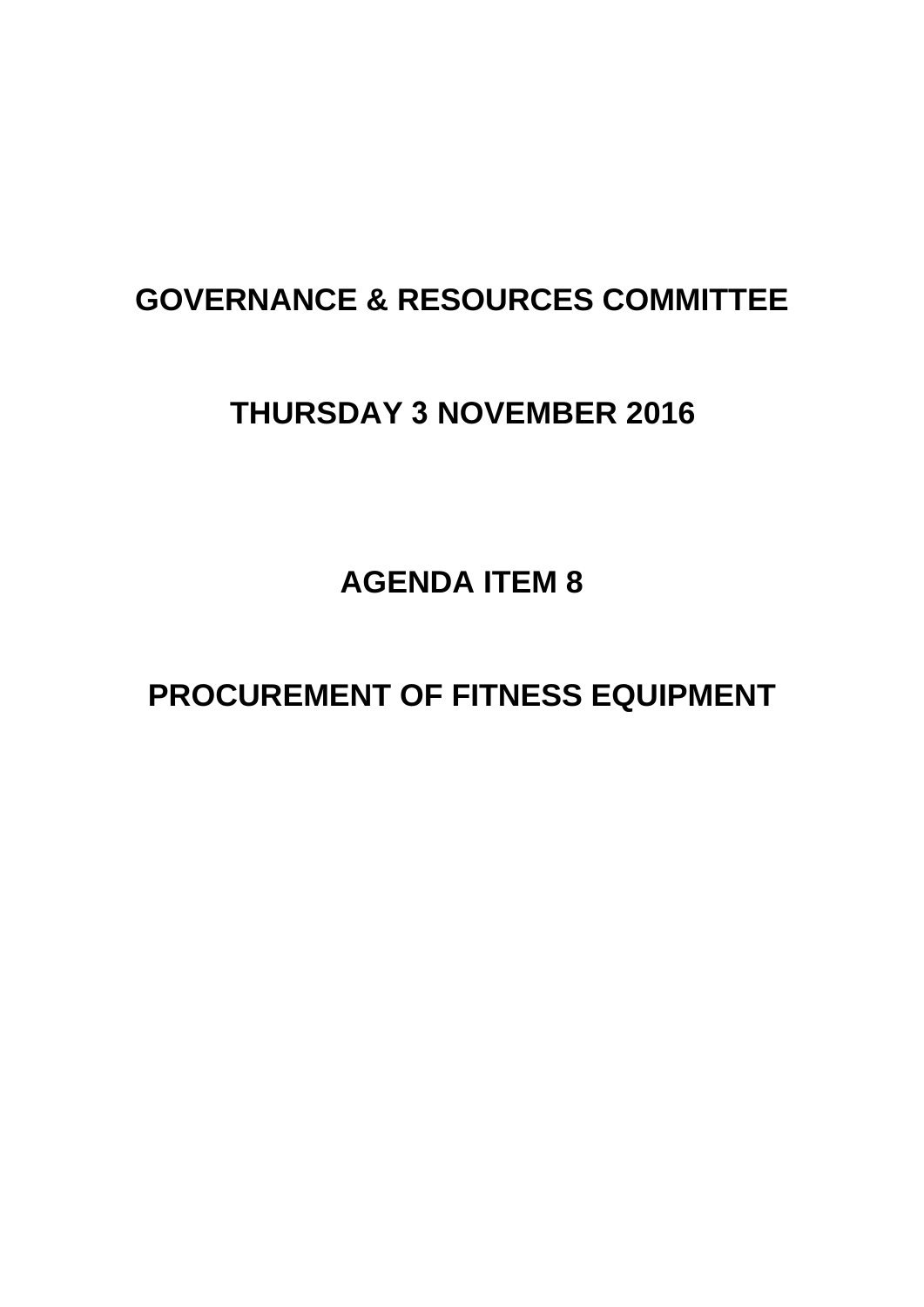### **NOT CONFIDENTIAL – For public release Internal contract and the Item No 8**

GOVERNANCE AND RESOURCES COMMITTEE 3 NOVEMEBER 2016

Report of the Head of Community Development

## **PROCUREMENT OF FITNESS EQUIPMENT**

#### **PURPOSE OF REPORT**

This report seeks approval for the purchase or lease of new fitness equipment and approval for the conversion of the Community Room at Ashbourne Leisure Centre into a Group Exercise Studio.

#### **RECOMMENDATION**

- 1. That the business case outlined in this report be referred to Council in November 2016, to be considered for funding alongside other capital scheme business cases.
- 2. That subject to (1) above,
	- approval is given to procure equipment as specified in Option Two of the report
	- approval is also given to convert the Community Room at Ashbourne Leisure Centre into a group exercise studio

#### **WARDS AFFECTED**

Option 1: Ashbourne and surrounding wards

Option 2: All wards

#### **STRATEGIC LINK**

Leisure Services support the District Council's Corporate Aim to promote quality of life and also makes a significant contribution to the safety and health of the community Derbyshire Dales. The review has reflected on the District Council's priorities whilst also seeking to ensure that we deliver value for money and work effectively with partners.

#### **1. SUMMARY**

The current contract for the lease of fitness equipment at Ashbourne Leisure Centre is due to end in February next year. With this in mind, Officers have considered a number of options for replacement. The favoured option will result in the provision of new equipment at Arc Leisure Matlock and Ashbourne Leisure Centre, whilst providing Bakewell Swimming Pool and Wirksworth Leisure Centre with an upgrade on current equipment.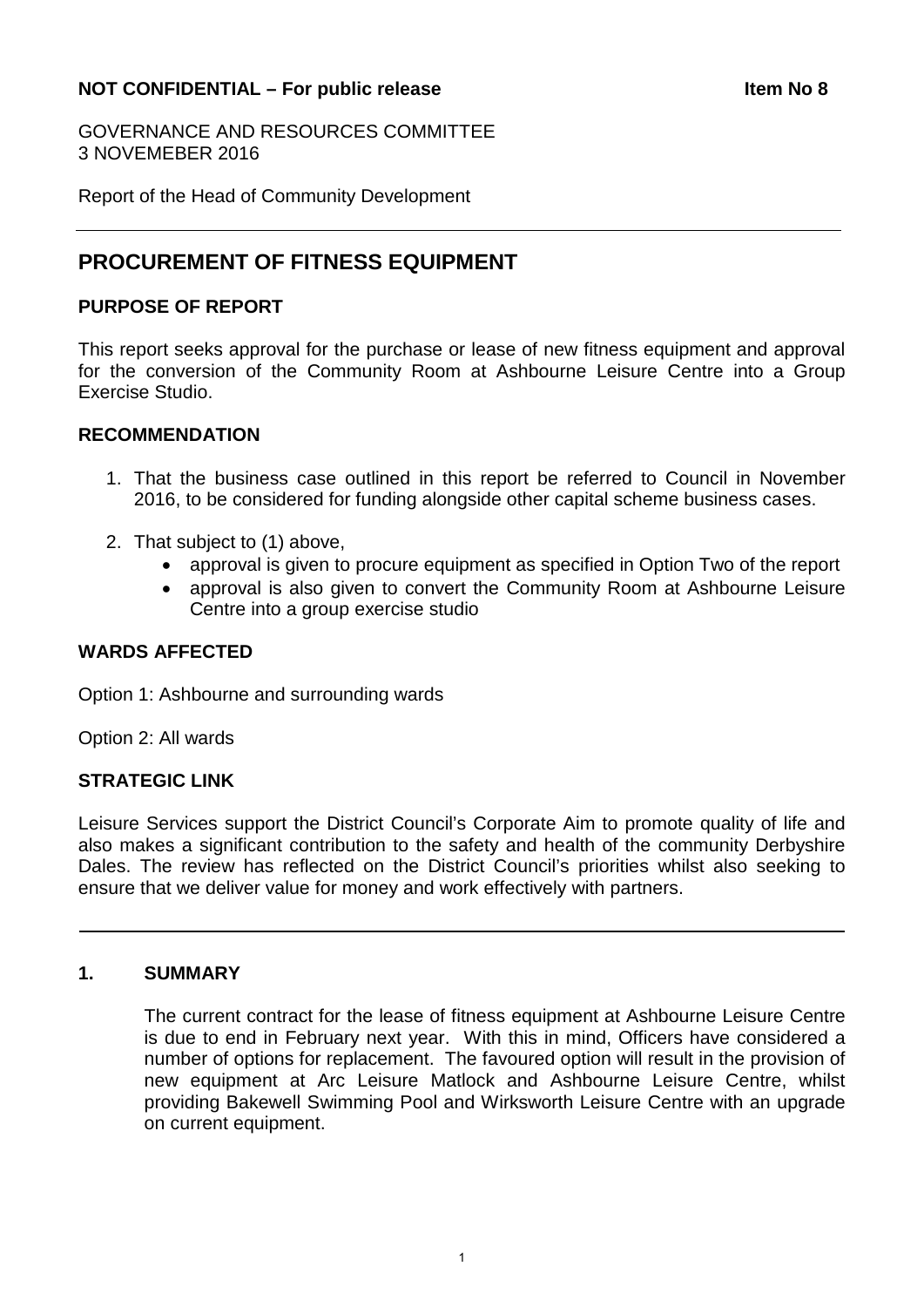## **2. BACKGROUND**

- 2.1 In February 2017 the profit share lease agreement with Competition Line UK Ltd. for the provision of health and fitness equipment at Ashbourne Leisure comes to an end. A large proportion of equipment will be returned to the company at this time, resulting in a need to replace.
- 2.2 The agreement with Competition Line has been in place since 1996 and stipulates an income share payment of 60% of the gym income at Ashbourne Leisure Centre, in return for the provision of gym equipment and service/maintenance contract. Last year, the District Council paid £108,000 to Competition Line for this service, and has paid £441,000 over the last 5 years for Ashbourne Leisure Centre alone.
- 2.3 When the agreement comes to an end, the District Council is contractually obliged to either return the equipment to the company, negotiate new terms or source alternative replacements. Current contract terms are extremely unfavourable and as such, Officers have conducted a tendering process in order to understand potential savings.
- 2.4 The tender process consisted of two options; both included the provision of 30 new indoor cycles as the current units are in need of replacement. Three bids were received, each of which includes maintenance costs for a five year period (as seen in 3.1).
- 2.5 As part of the Leisure Review, the consultant's report highlighted the need to improve the health and fitness offer across the service (p24 3.60, 3.61). Currently, the District Council is underperforming in this area when compared to national benchmarks. Whereas, other parts of the service are performing well against the national averages. In addition to this, a recent latent demand study identified a potential 20% for membership growth in the Dales.
- 2.6 Unfortunately, the procurement of the equipment could not be rolled into the overall review of Leisure Services due to the timescales involved. However, any contractual arrangement agreed would be factored into the specification, should Members vote in favour of Option 2 of the Leisure Review (along with other contracts already in place). Also, should Members prefer Option 5 of the Leisure Review, the new equipment would only enhance the offer available to users and potential users of the facilities.
- 2.7 The Community Room at Ashbourne Leisure Centre is currently used to host occasional meetings and some group activities such as the Healthy Hearts Club, however this space could be better used to generate more income. All group exercise classes currently take place in the main sports hall which is not an appropriate environment and also means that space is unavailable for sports club hire.

## **3.0 REPORT**

3.1 The tender process has been completed and the costs below identify the maximum costs associated with both options. The cost for indoor cycles is included in the figures below but costs to convert the community room are excluded as this project is separate from the tender process for equipment.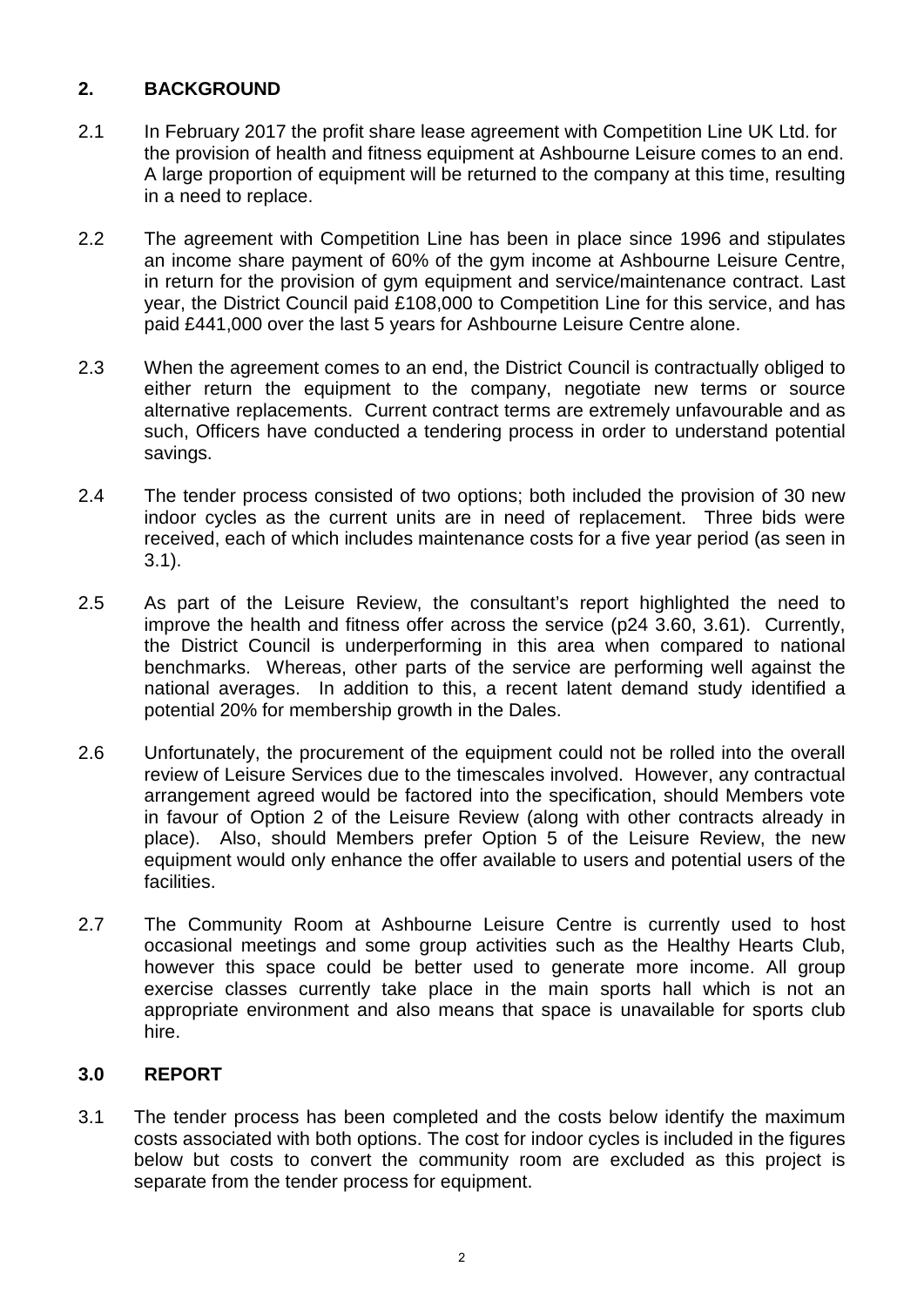- o Option 1: Replace equipment at Ashbourne Leisure Centre, provide 30 indoor cycles and convert the Community Room into a Group Exercise Studio.
- o Option 2**:** Replace gym equipment at Ashbourne and Arc, relocate equipment from these to facilities to Bakewell and Wirksworth and convert the Community Room into a Group Exercise Studio and provide 30 indoor cycles.

| <b>Bid</b>      | <b>Value (Option 1)</b> | <b>Value (Option 2)</b> |
|-----------------|-------------------------|-------------------------|
| <b>Tender 1</b> | £119,360                | £289,782                |
| Tender 2        | £112,687                | £269,372                |
| Tender 3        | £92.421                 | £245,644                |

- 3.2 Based on the information provided by the Leisure Database Company and the current membership sales and retention rates, the Leisure Management team have estimated a revenue growth of approximately £20,000 per annum.
- 3.3 It is proposed that the Community Room is converted into a group Exercise Studio, enabling all classes to transfer from the Sports Hall into this space. Costs to complete the conversion are being estimated but are likely to be in the region of between £15k and £25k.
- 3.4 Modest projections indicate that by moving classes from the Sports Hall would generate approximately £11k per annum of additional income from bookings alone. It is also considered that having a dedicated space for group exercise classes would result in increased attendances and memberships.
- 3.5 The proposed works would be financed through a combination of the sale of existing old fitness equipment and external funding. The conversion is deliverable in this way regardless of which fitness equipment purchase option is approved, although proceeding with option 2 will provide a more competitive offer.

## **4.0 Conclusion**

- 4.1 Given the termination date of the contract in February 2017, and supporting information to improve the current health and fitness offer across the leisure centres, it is recommended that Members approve the purchase of equipment as outlined in Option Two.
- 4.2 It is also recommend, that the equipment be purchased outright in order to gain the most economical advantageous offer, which would provide a saving of £346,184 over the next five years, when compared current costs. Details of the savings for both options are set out in Appendix 1.

#### **5 RISK ASSESSMENT**

5.1 Legal

The procurement route documented in the report confirms with the relevant legislation and the District Council's Contract Standing Orders. Council is required to make the funds available. The legal risk is therefore low to medium.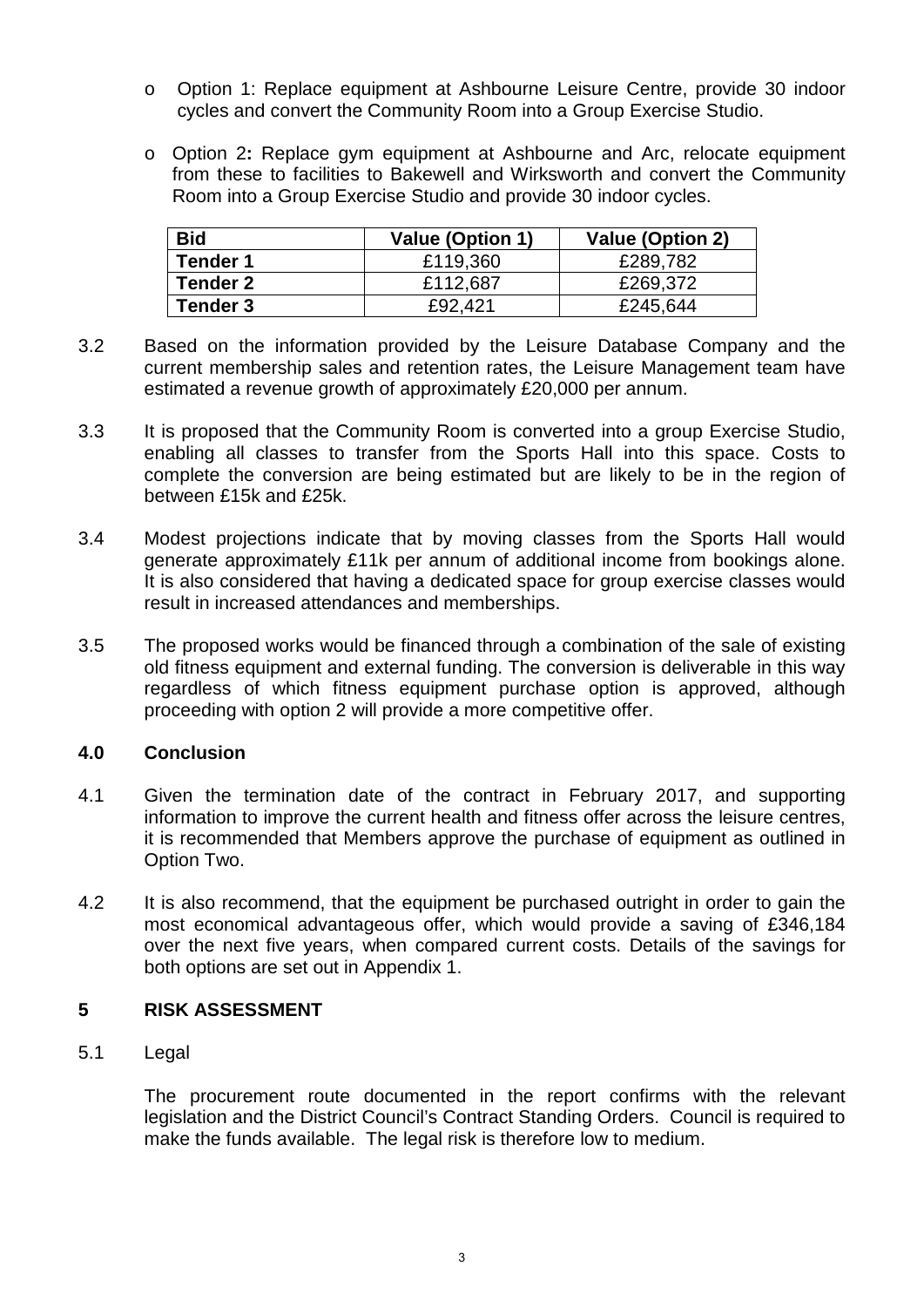#### 5.2 Financial

Funding for the replacement fitness equipment (£250,000) will be considered by Council on 24th November, alongside other projects to be funded from the capital programme reserve. Members should be aware that there is a high risk that funding for all the proposed capital projects will not be available from the Capital Programme Reserve.

As stated in the body of the report, the conversion of the community room into an exercise studio will be funded by a capital receipt generated from the sale of old fitness equipment. This element is assessed as low financial risk.

This project has significant financial benefits for the revenue budget. As stated in paragraph 4.1, and shown in Appendix 1, it is estimated that this proposal will generate savings of £346,000 over 5 years. If the capital cost of the fitness equipment is excluded, the savings to the revenue budget are £576,000 over five years, or £115,000 per annum. The payback period for the investment is 2.3 years.

The revenue budget savings will be reflected in March when the Council sets revised estimates for 2016/17 and estimates for 2017/18, and also in the Draft Financial Strategy that will be presented to the Council meeting on 24 November. It would be prudent to set aside some of the revenue savings to build up a reserve that will provide for the future replacement of this equipment when it reaches the end of its useful life. This will be included in the Draft Financial Strategy, for Members' consideration.

The overall financial risk is assessed as medium.

#### **6 OTHER CONSIDERATIONS**

In preparing this report, the relevance of the following factors has also been considered: prevention of crime and disorder, equalities, environmental, climate change, health, human rights, personnel and property.

#### **7 CONTACT INFORMATION**

Ashley Watts, Head of Community Development 01629 761367 [ashley.watts@derbyshiredales.gov.uk](mailto:ashley.watts@derbyshiredales.gov.uk)

Rob Wilks, Community Development & Wellbeing Officer 01629 761381 [rob.wilks@derbyshiredales.gov.uk](mailto:rob.wilks@derbyshiredales.gov.uk)

#### **8 BACKGROUND PAPERS**

None

#### **9 ATTACHMENTS**

Appendix 1 – Fitness Suite Equipment